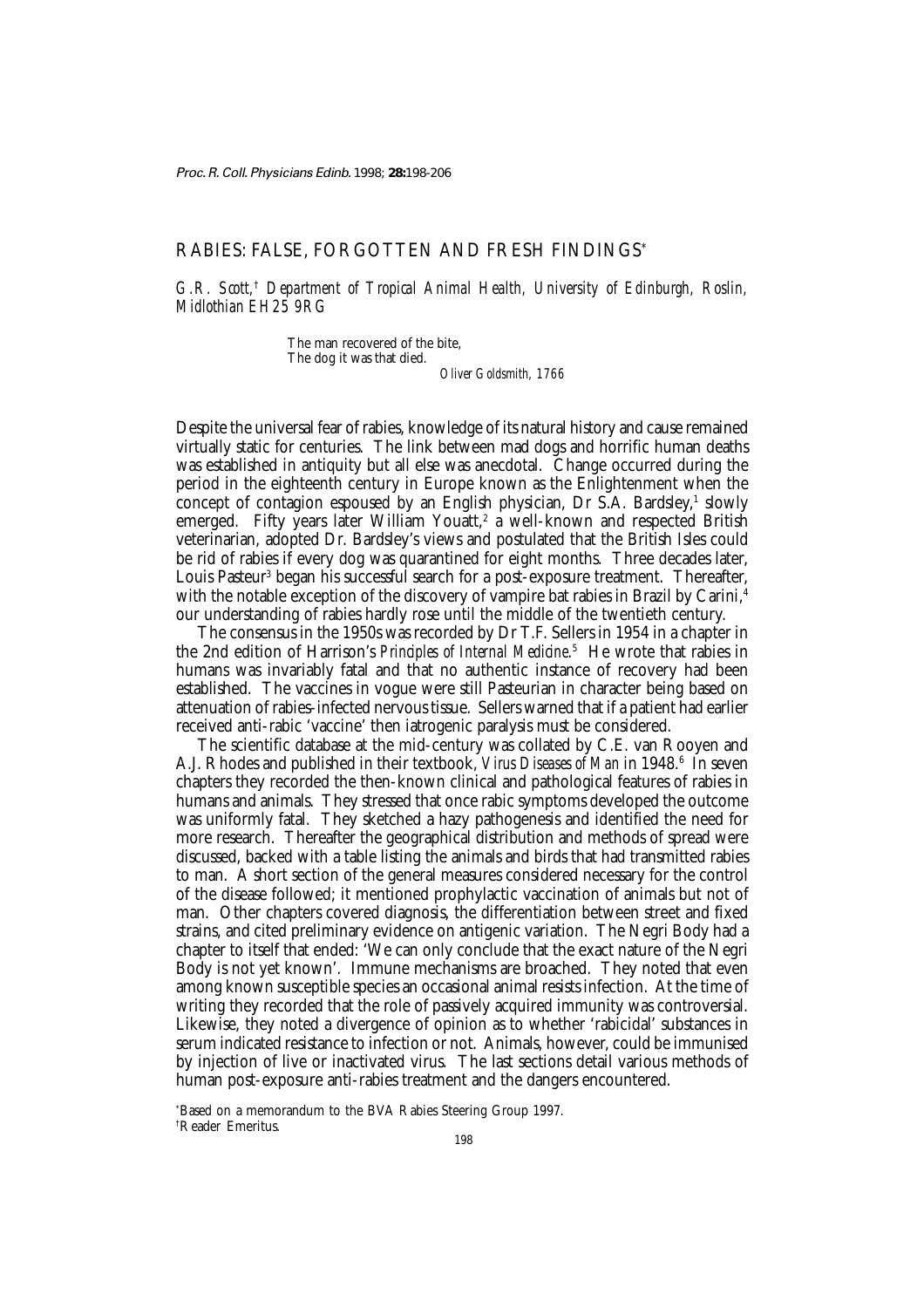In the second half of the twentieth century the information curve on rabies accelerated exponentially. Sadly, only the current availability of safer rabies vaccines appears to have been taken on board by our policy makers who appear to be stuck in the lore of the 1950s. Rabies is **not** unique; the aetiological agent is a typical vectortransmitted Rhabdovirus, albeit the vector is an animal rather than an insect.

## RHABDOVIRIDAE

The large Rhabdoviridae family of bullet-shaped, negative-sense ssRNA viruses has five genera, each of which contains several confirmed species and many tentative species. In addition, numerous other species have still to be assigned. Some multiply only in mammals and birds, fish, arthropods, or other invertebrates. Many infect plants and plant-feeding arthropods.7 They replicate in the cytoplasm budding from intracytoplasmic membranes. The Negri Body is a cytoplasmic inclusion body specific for rabies virus. Defective RNAs that may contain functional genes are found in viral populations but they only replicate in the presence of homologous and, less commonly, heterologous, helper rhabdoviruses. The rhabdoviruses infecting domestic and wild animals belong to the Vesculovirus, Lyssavirus, and Ephemerovirus genera. A massive collaborative study by staff in laboratories routinely handling these viruses revealed that each genus has several serotypes, which cross-react to a greater or lesser degree irrespective of the genus; for example, 25 of 89 rhabdoviruses studied cross-reacted with rabies lyssavirus but it is not known whether infection with an ephemerovirus would provide protection against rabies.8 The major mode of transmission is through the bite of an infected vector; animals transmit lyssaviruses, phlebotomine sandflies transmit vesciculoviruses and mosquitoes spread ephemeroviruses. All members of these genera may infect by other routes, e.g. animals grooming each other such that infected saliva is licked onto the mucosae of susceptibles,<sup>9</sup> aerosol deposition, <sup>10</sup> ingestion of infected carcasses,<sup>11</sup> transplacentally,<sup>12</sup> and, sadly, from transplanted corneal grafts.<sup>13</sup>

## LYSSAVIRUS GENUS

Rabies virus is the prototype of the lyssavirus genus. There are six official serotypes (Table 1) that share amino acids, express nucleotide homology with rabies virus, and provoke clinical disease that mimics rabies encephalitis.14



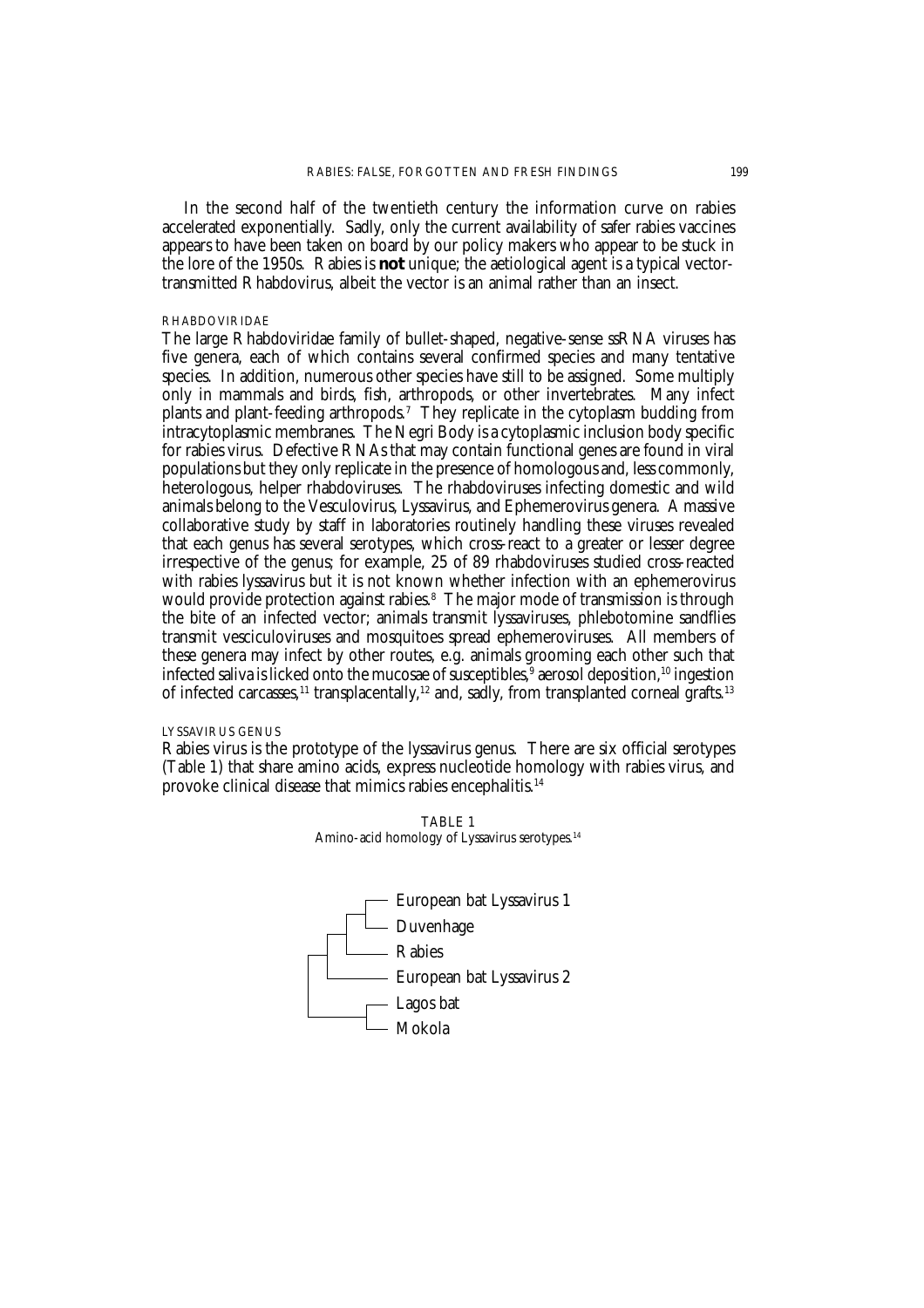The virions, like the virions of other rhabdoviruses, have five structural proteins.<sup>7</sup> They are differentiated by using monoclonal antibodies, neutralization tests with virusspecific sera, and genetic typing.<sup>15,16</sup> In addition to the officially recognised lyssavirus serotypes several other ill-defined candidates for the genus are suspected: for example, Oulou fato, a pathogen affecting dogs in West Africa<sup>17</sup> and myomorphic rabies in East European rodents.18

#### *Host range*

Humans are most at risk from infected domestic dogs in an urban environment. However, all warm-blooded animals are susceptible. A characteristic of rabies virus is its ability to adapt to a single sylvatic host species in a specific environment such that the virus as a species is maintained for ever within the specific species.19 The only rabies virus detected in a wild free-living host in the United Kingdom this century was a bat virus isolated from a sick bat in Sussex in the summer of 1996. Nearly 2,000 other bats were screened with negative results. Rare overspills into other contact species may occur accidently but they are irrelevant from the point of view of survival of the virus as a parasitic organism. On at least two occasions, man has re-located an established sylvatic rabic niche; the rabies-viverrid niche identified on the Indian subcontinent was the origin of infection of mongooses that were imported to control the rodent populations on Caribbean islands in the mid-nineteenth century and introduced rabies that still exists.<sup>20</sup> More recently, raccoon rabies was introduced into the New England State from an established niche in the south-eastern United States; apparently thousands of raccoons are imported every year from the Southeast to private hunting clubs in the Northeast.21

The specific sylvatic rabies niches were delineated originally by epidemiological methods. The early work has been and is being confirmed by the detection of characteristic nucleotide substitutions that permit the identification of variant biotypes associated with specific niches.14

Cattle are the species most frequently infected accidently; many pundits assume that rabid cattle are dead-end hosts but many veterinarians have had to undergo unpleasant post-exposure treatment on the advice of their medical advisers after handling rabies-infected cattle. Other aberrantly infected ruminants, however, are not deadend infections; in the nineteenth century, fallow deer in Richmond Park were wiped out by rabies that was transmitted between them by biting.<sup>22</sup> Kudu antelopes, initially infected with rabies by jackals in Namibia in 1977, created a novel epidemic niche in which 10,000 died; Kudus are apparently hyper-susceptible to rabies and shed enormous numbers of the virus in their saliva which is transferred to susceptible antelopes when they indulge in social grooming.<sup>23,9</sup>

## *Virus-host interaction*

Although all mammals and several species of domestic and wild birds are susceptible to rabies not all are equally susceptible.<sup>24</sup> Species long classified as hyper-susceptible include the fox, coyote, jackal, wolf, ox, baboon, kangaroo and kudu. Dogs are considered to be moderately susceptible.13,23

Likewise, strains of rabies virus vary widely in their virulence for specific hosts. A viral glycoprotein is largely responsible for pathogenicity<sup>25</sup> and it has been proved possible to select non-virulent mutants using specific monoclonal antibodies.<sup>26</sup> Nevertheless, variants non-pathogenic for adult mice even when injected intracerebrally remained fully pathogenic in suckling mice showing that pathogenicity is not a feature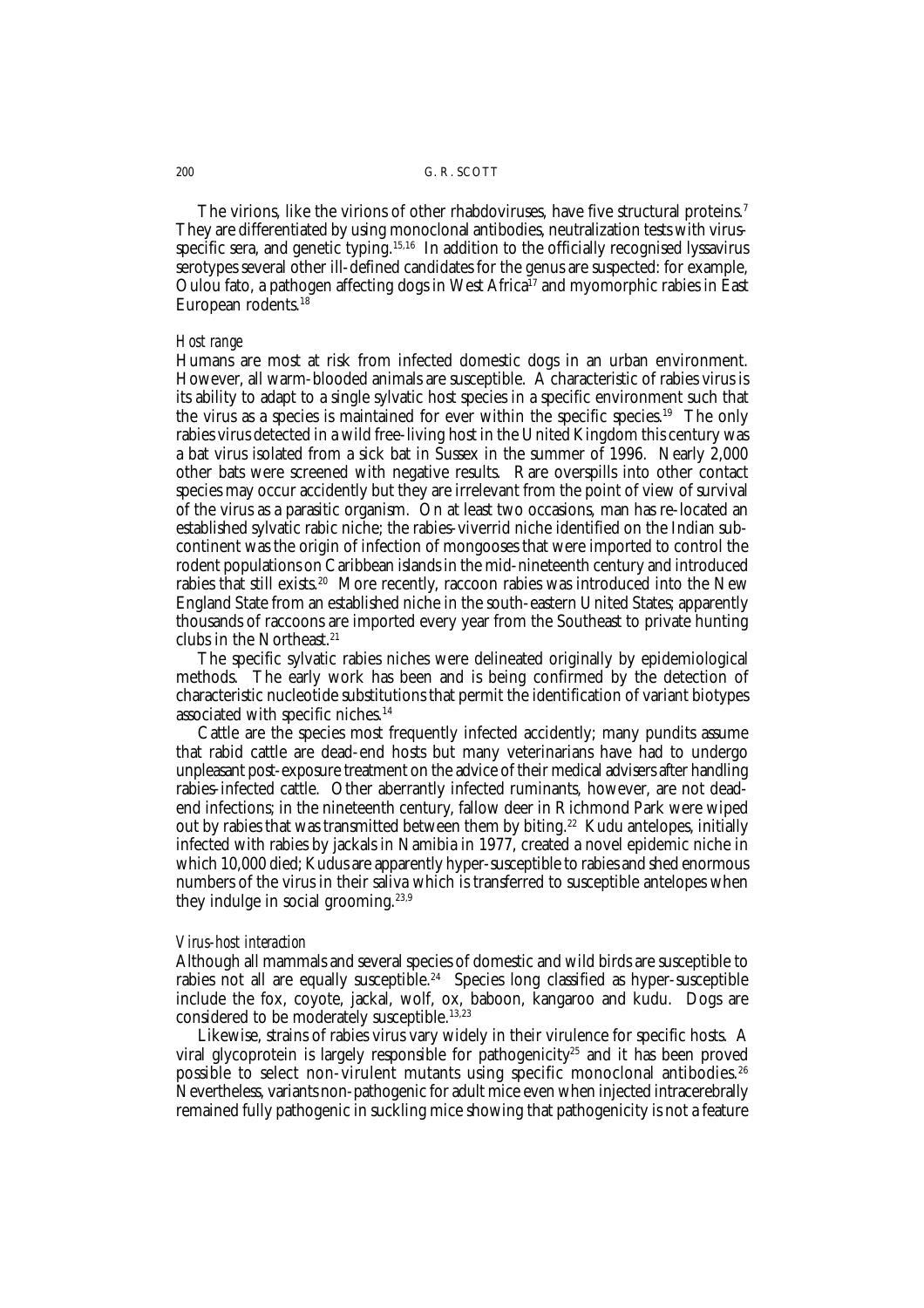of the virus alone. A field demonstration of the dual roles of virus and host in their interaction occurred recently in Zimbabwe where an attempt to vaccinate jackals and leopards using baits seeded with live SAD vaccine had to be stopped because of deaths in scavenging baboons.<sup>27</sup>

## *Abortive infection*

Rabies does **not always** ensue from a bite of a rabid animal. Dogs may or may not resist or succumb to an inoculation of virulent rabies virus. Those that resist do not develop antibodies.28 This phenomenon of resistance to infection has yet to be explained.

#### *Incubation*

Incubation periods of rabies vary widely; the British Committee of Inquiry on Rabies in 1971 found that 50% of the clinical cases occurred within one month of the commencement of quarantine, 80% within four months, and the remainder after four months.29 A low percentage of horses held in quarantine having been naturally infected with fox-mediated rabies develop the disease after release.<sup>30</sup> The consensus amongst veterinary practitioners is that the natural incubation period falls between 15 and 50 days of the biting episode.<sup>31</sup> There is some evidence that the incubation period is dose dependent.32

## *Latency*

Prolonged incubation periods measured in years occur occasionally in humans and animals. The virus deposited in a bite wound penetrates striated muscle cells where either it multiplies or becomes sequestered as a sub-viral particle. The multiplying virus enters the peripheral nervous system initiating the disease whereas the sequestered particles lie dormant and do not stimulate the production of antibodies. The mechanism whereby the sequestered sub-units are rescued and so induce disease is not known.<sup>33</sup>

## *Clinical spectrum*

In what has become a classic study of the responses of dogs to infection with rabies virus, Fekadu, Shaddock, and Baer<sup>34</sup> witnessed the following syndromes:

- Sudden death without premonitory signs.
- Typical clinical signs of prodromal behavioural changes leading into an excitative phase followed by a terminal paralytic phase.
- Typical clinical signs followed by recovery and the appearance of specific antibodies.
- Inapparent infections detected by the development of antibodies.

The same pattern occurs in other species with modifications. For example, cattle are more alert than placid and bellow constantly day and night. Horses become irritable, roll as if they had colic, shed copious volumes of virus-rich saliva, and become unmanageable. Kudus behave like the horses.

### *Immunity*

Animals that survive the clinical disease possess protective antibodies but at the time of writing, we have no method of differentiating the antibodies stimulated by natural overt or inapparent infections from those induced by vaccination. One of the most exciting epidemiological findings of the past decade came from a survey of antibodies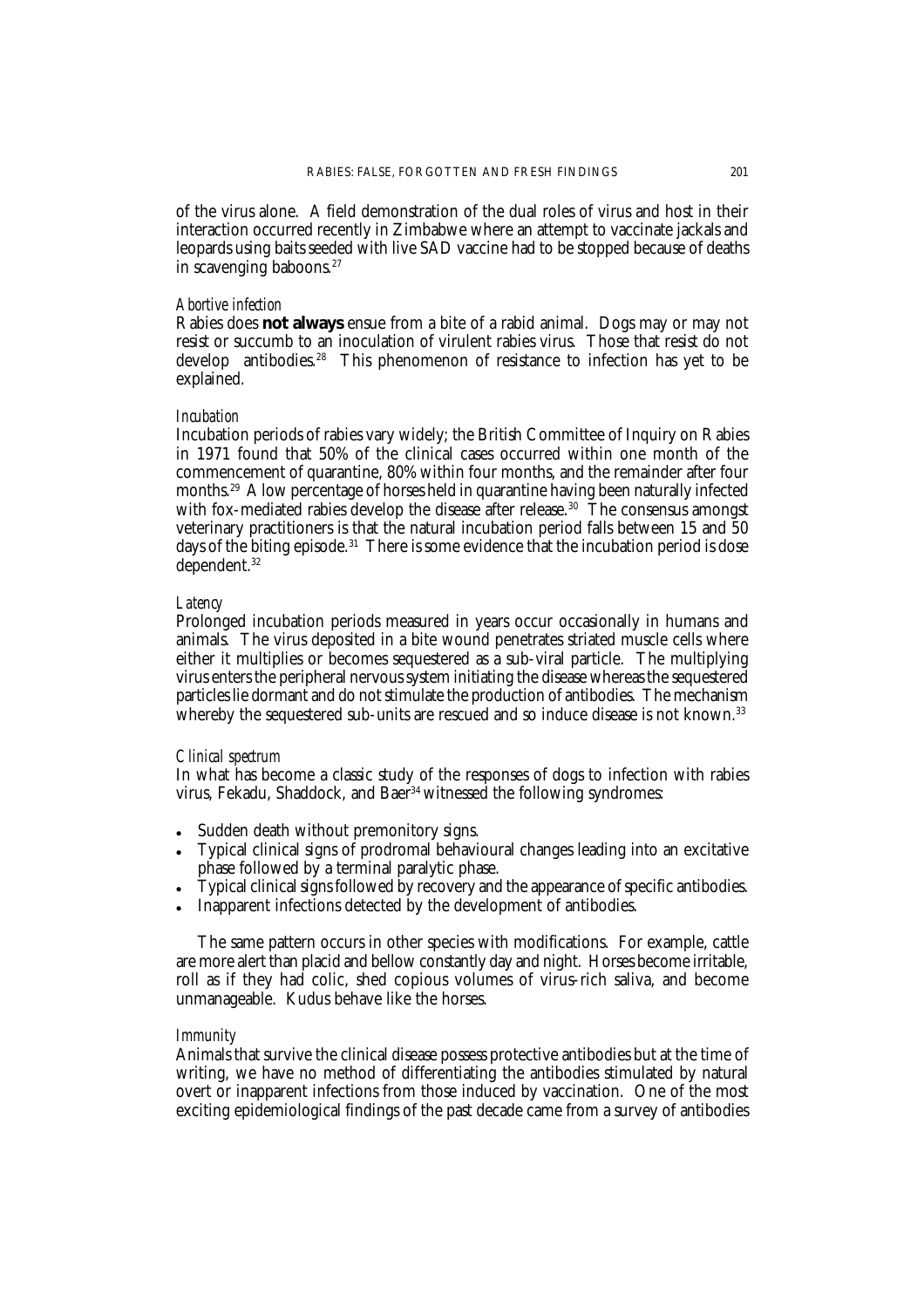to lyssaviruses in sera of stray dogs, pet dogs that had never been vaccinated, and the owners of the pet dogs. The survey was conducted in Nigeria by staff of Ahmadu Bello University under the guidance of Dr G.W. Beran, a former senior scientist at the Veterinary Faculty, Iowa State University, USA. Of 463 unvaccinated pet dogs, 142 (31%) had antibodies against rabies virus; 83 (39%) out of 212 apparently healthy stray dogs were serologically positive, and out of 350 human sera examined 100 (29%) were positive. The serological results were validated at the National Veterinary Services Laboratories at Ames and at the Wistar Institute, Philadelphia. The authors cite two possible explanations: either the sero-positive dogs and people were exposed to the virus, sickened, and recovered, or after exposure stayed healthy yet produced detectable antibodies.<sup>35</sup>

Veterinarians studying wildlife populations in rabies niches are familiar with 30- 60% seropositive rates; some assume a rabies antibody prevalence of around 30% as evidence of endemicity of the infection; for example, 30% of raccoons in Florida,<sup>36</sup> and 38% of mongooses on Grenada.<sup>37</sup> The detection of antibodies in the sera of wild raptors, carrion-eaters and scaveging birds caught in mist nets has been used in the USA to assess the prevalence and/or incidence of rabies in terrestrial mammals. It works because rabid infections in most wild birds are inapparent.<sup>38</sup>

#### *Carriers*

Some (all?) recovered and inapparently infected dogs are carriers and intermittently shed virus in their saliva.<sup>39,40</sup> These animals pose a risk that is not recognized in our quarantine regulations.

### *Diagnosis*

*Intra-vitam* diagnosis is possible from frozen sections of skin biopsies taken from hairy areas. It is recommended that the sections be stained by the rapid fluorescence focus inhibition test (RFFIT) which fluoresces antigen in nerves around the base of hair follicles.<sup>41</sup> Impression smears of corneal membranes stained similarly are not so sensitive.<sup>42</sup>

Post-mortem diagnosis is achieved by examining impression smears or frozen sections of sliced brain stained with RFFIT. An enzyme-linked immunosorbent assay (ELISA) designed for use in epidemiological surveys is also available although it is not as sensitive as RFFIT.

Virus should be isolated from the brains of index cases in neuroblastoma cells of murine origin. If viable virus isolation is not possible, amplification of DNA copies of the rabies RNA will enable the typing of the virus by phylogenetic sequencing.<sup>43</sup>

Neutralizing antibodies in serum or cerebrospinal fluid are quantified in neuroblastoma cell cultures by identifying free virus by RFFIT. There is also a liquid phase blocking ELISA for detecting antibodies.<sup>44</sup>

#### THE HUMAN FACTOR

Twenty-one years ago Colin Kaplan edited a slim book entitled *Rabies the Facts* that summarised the then-known dangers of rabies and the risk of its entry into Britain.<sup>13</sup> It acknowledged rabies had the highest case fatality rate of any known human infection but, nevertheless, was not a major cause of human morbidity and had had little impact on historical events. Seminal investigations in the past two decades have shown that rabies virus behaves like most viral pathogens infecting some of its hosts, including humans, inapparently and yet inducing the production of rabies-specific antibodies.35,45,46 In the Nigerian investigation only 18 of the 350 dog owners with rabies-specific antibodies recalled being bitten by a dog.<sup>35</sup> How did the others acquire the atypical disease?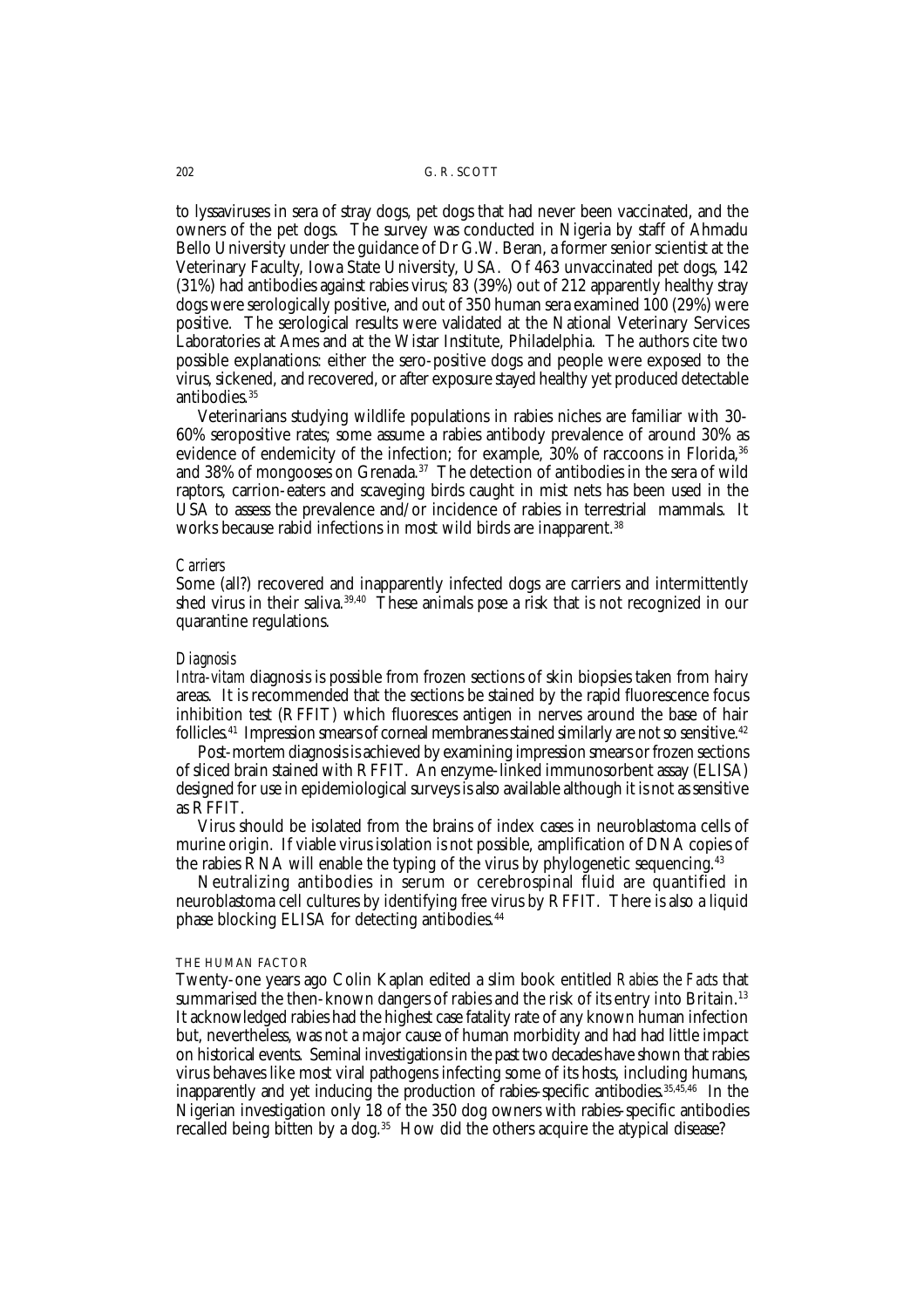Antibodies in classic clinical cases of rabies emerge late in the pathogenesis of the disease occurring after extracellular virus is released in the final phase of the infection. The antibodies have little effect on the outcome.

The means by which rabies virus induces atypical inapparent infections is not known. Presumably the invading virus is exposed early to immunologically active cells and the resultant antibodies prevent it entering peripheral nerves. The antibody response in atypical cases mimics that induced by the live, attenuated, non-neurotropic Flury strain of rabies developed as a live vaccine for dogs.<sup>47</sup> Future epidemiological studies will have to embrace serological findings.

## *Incidence in humans*

No human cases of rabies have been caused in the United Kingdom since 1902.48 Nevertheless, 12 people since then have died from rabies in the United Kingdom, nine were infected in Asia and three in Africa.

### *Risk to Europeans*

After the end of the Second World War a pandemic wave of rabies in red foxes spread out of Poland across mainland Europe. Early in the 1980s the western wave penetrated Italy and France. The World Health Organization co-ordinated a massive control programme based on the distribution of baits containing live rabies vaccine in forest and rural areas. The prolonged campaign was an enormous success; for example, the peak annual incidence of 24,373 proven cases of rabies in Europe occurred in 198949 whereas in the latest set of data issued in 1996<sup>50</sup> the incidence is 8,080 cases with less than 300 occurring in Western Europe and the rest in Eastern Europe. In 1989, 15,356 red foxes died and in 1996, 4,816. Significantly, the major aberrant hosts bitten by foxes were cattle, small farm ruminants and farm cats. In the same period **no** human beings were infected in Western Europe, whereas 56 died in Eastern Europe, the likely vector being infected dogs.

If fox rabies gained entry into the United Kingdom, the risk to humans would far exceed the low risk in mainland Europe. The red fox there is a forest and rural animal in contrast to the huge population of red foxes in urban Britain where they have nightly contact with millions of domestic dogs and cats.<sup>51</sup>

#### *Clinical rabies in humans*

A recent outstanding, practical review of overt rabies in humans is the chapter on Rhabdovirus Infections written by Mary and David Warrell in the book on *Exotic Viral Infections*. 52 They stress that incubation periods are very variable ranging from four days to 19 years or more. It is shortest when the site of infection is closest to the brain; for example, they quote  $22-39$  days in patients infected from corneal implants<sup>53</sup> and 66-69 days from bites on the extremities. An editorial in the *Lancet* discussed prolonged rabies incubation periods in 1991 without using the word 'latency'.54

The Warrells warn that the change of mood during the vague prodromal symptoms together with the intense itching at the site of the bite are common in both victims that remain healthy and those that develop encephalomyelitis. Overt disease in humans is either furious or dumb unlike the progressive evolution common in affected animals from furious to paralytic. In the furious syndrome, the brain stem, cranial nerves, limbic system and higher centres are involved whereas in the paralytic syndrome the medulla, spinal cord and spinal nerves malfunction. The latter syndrome is commoner in victims of vampire bat-transmitted rabies. Recovery occurs but it is rare.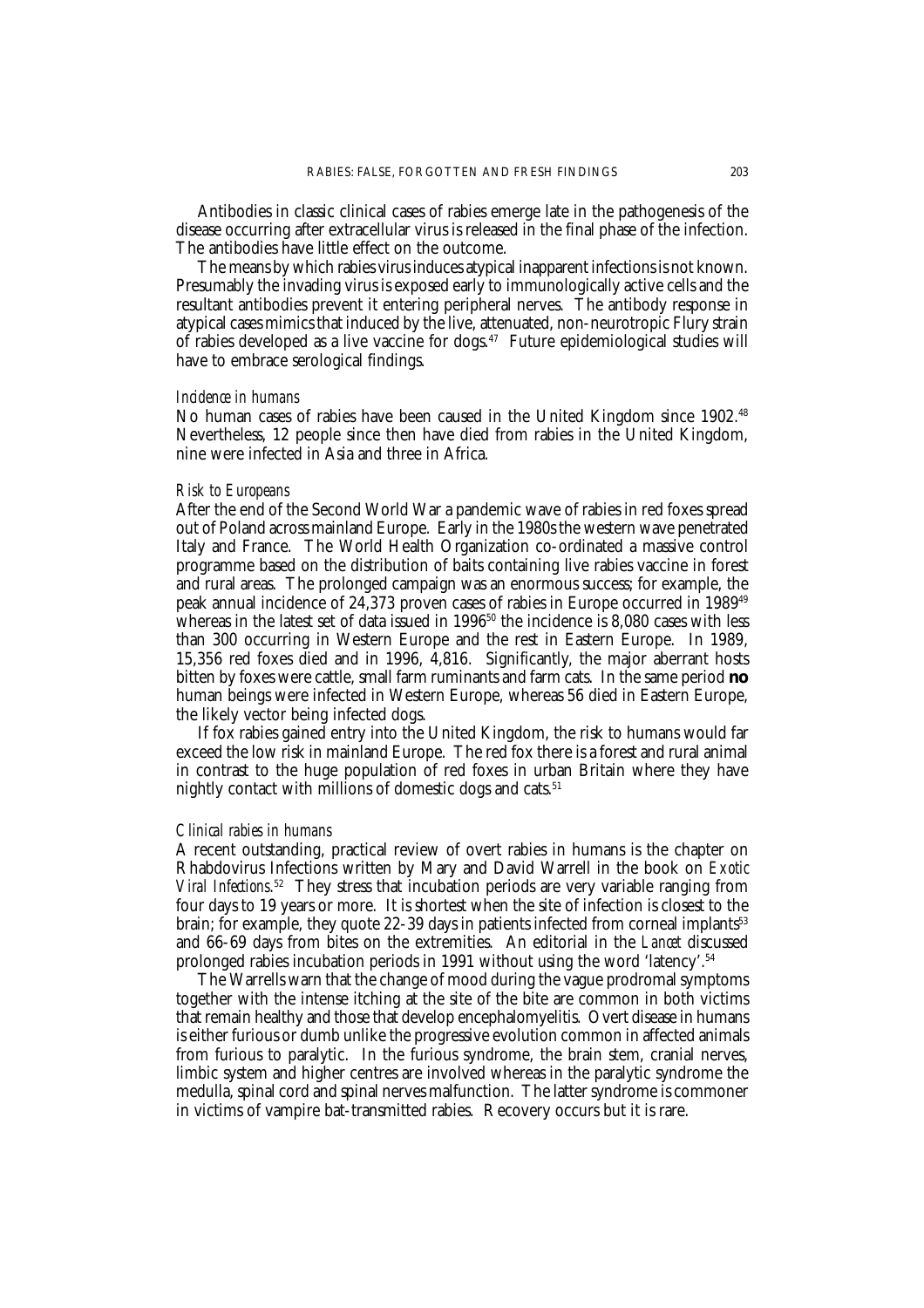## *Treatment of human rabies*

Post-exposure prophylaxis should be instituted as soon as possible. The bite wound must be scrubbed with soap and water and then swabbed with globulin from a phial of rabies hyperimmune human plasma. Thereafter immediately inject 1.0ml of inactivated cell cultured-derived virus vaccine into the deltoid muscles repeating the injection on days 3, 7, 14, and 30. If the animal vector remains healthy for ten days or its brain proves to be negative for rabies stop the treatment. The Warrells avoid injection of the gluteal muscles because allegedly lower antibody levels result. The standard postexposure vaccine regimen is very expensive and in poorer countries they recommend the use of intradermal doses of 0.1ml at eight sites on day 0, at four sites on day 7, and at single sites on days 28 and 90. They also claim that to date (1995) there is no report of rabies encephalitis in a patient who has received the recommended optimal postexposure vaccine treatment on the day of the bite.

Pre-exposure vaccination should be given to high-risk personnel working in rabies laboratories, quarantine kennels, and veterinary clinics. Travellers to countries where rabies is endemic should also be vaccinated. The regimen is either three 1.0ml intramuscular doses or three 0.1ml intradermal doses.

Post-exposure prophylaxis in previously-vaccinated people includes thorough cleansing of the bite wound without swabbing with globulin and the administration of two 1.0ml booster doses on days 0 and 3.

### DISCUSSION

An attempt has been made to appraise the natural history of rabies from the viewpoint of assessing the risks of importing the disease in a live animal into the United Kingdom. The risks are very real. The present Quarantine Regulations have safeguarded the country well but they do not cover all the risks. For example, the Waterhouse Committee wrongly recommended the removal of restrictions on the import of cattle and horses; cattle are the commonest aberrant host of sylvatic rabies and fox rabies is still active on the European mainland. Moreover, the belief that cattle become deadend hosts is a myth. Rabid horses are fearsome animals and clinical cases are not uncommon in Europe; their status should be re-assessed.

Dogs, **particularly dogs with rabies antibodies**, pose the real threat. Despite statements to the contrary, rabies virus is a typical virus that infects about as many hosts inapparently as it does overtly. The full significance of the fact that surviving, naturallyinfected dogs could act as Trojan horses has yet to be realised. Any preventative scheme has to take this on board. Dogs must be bled before vaccination as well as after. If the pre-vaccination serum is free of rabies antibodies, then all is well. If the first serum is positive, it will be necessary to demonstrate that they are not naturally acquired. If they are naturally acquired, it would be wise to consider euthanasia. A short term of a few weeks quarantine would suffice to run the tests. Before any action can be taken several answers are required:

- Can carriers always be identified at each PCR test?
- Can we devise a system that distinguishes vaccine antibodies from wild antibodies?
- Can we identify latency?
- Can we abolish the use of live vaccine which theoretically could rescue sequestered sub-units in latently infected animals?
- Can we develop better *in vivo* tests?
- Do we need to interfere with sylvatic rabies niches?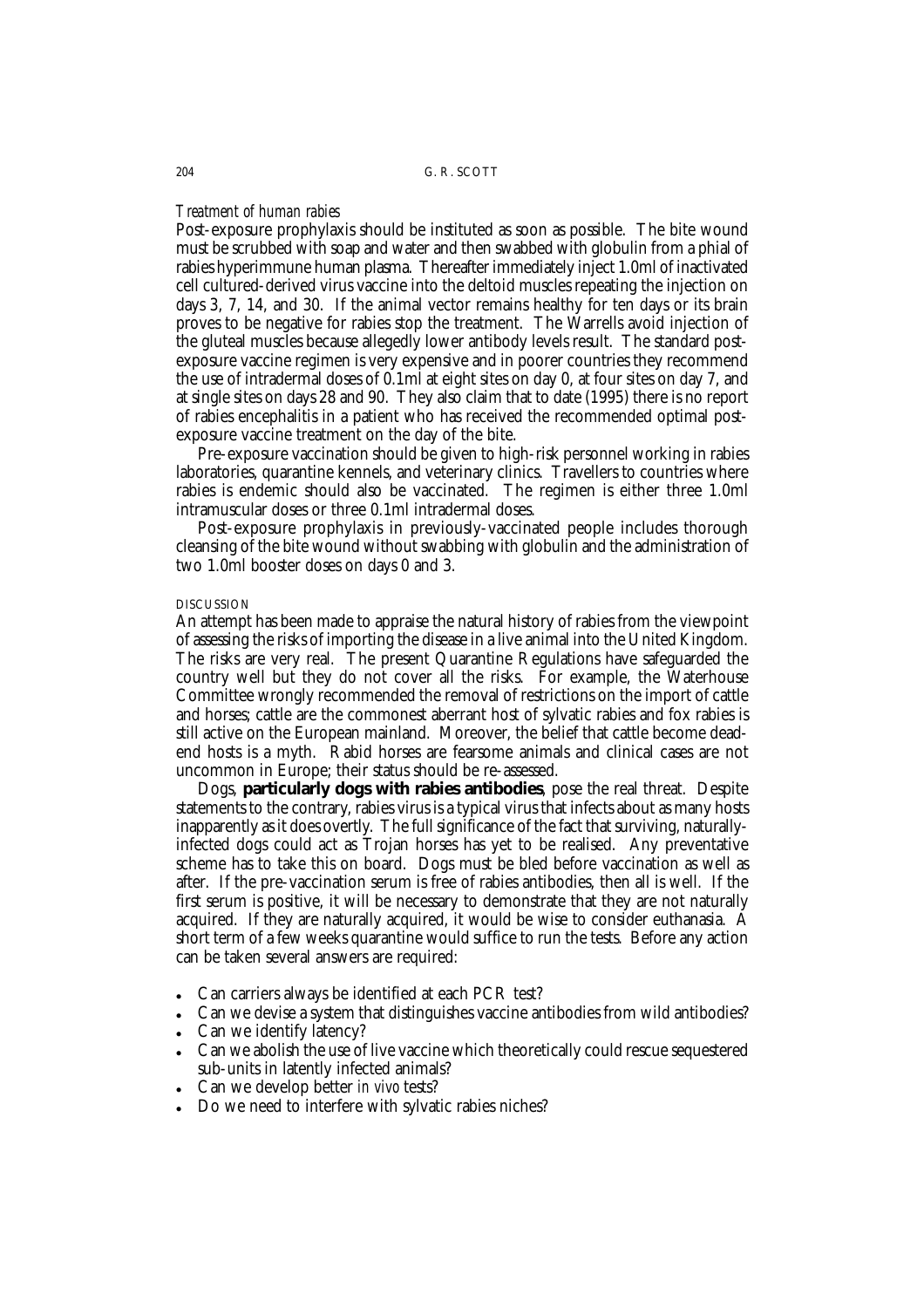**REFERENCES** 

- <sup>1</sup> Bardsley SA. Miscellaneous observations on canine and spontaneous hydrophobia: to which is prefixed, the history of a case of hydrophobia, occurring twelve years after the bite of a supposed mad dog. *Mem Manchester Lit Phil Soc* 1793; **4:**431.
- <sup>2</sup> Youatt W. *The dog* London: Longmann, Brown, Green and Longmans, 1851; 145.
- <sup>3</sup> Pasteur L. Méthode pour prévenir la rage après morsure. *C R Acad Sci Paris* 1885; **101:**765.
- <sup>4</sup> Carini A. Sur une grande epizootie de rage (vampire bat rabies). *Ann Inst Pasteur Paris* 1911; **25:**843-6.
- <sup>5</sup> Sellers TF. Rabies. In: Haddison TR (ed). Principles of internal medicine, 4th ed. London: Lewis, 1954; 1106.
- <sup>6</sup> Van Rooyen CE, Rhodes AJ. *Virus diseases of Man* New York: Nelson, 1948; 792-806.
- <sup>7</sup> Wunner WH, Calisher CH, Dietzgen RG *et al*. Rhabdoviridae. In: Murphy FA, Fauquet CM, Bishop DHL *et al* (eds). Virus taxonomy*.* classification and nomenclature of viruses. Vienna: Springer-Verlag, 1995; 275.
- <sup>8</sup> Calisher CH, Karabatsos N, Zeller H *et al.* Antigenic relationships among rhabdoviruses from vertebrates and hematophagour arthropods. *Intervirol* 1989; **30:**241.
- <sup>9</sup> Barnard BJH, Hassel RH, Geyer H, De Koker WC. Non-bite transmission of rabies in Kudu (*Tragelaphus strepsiceros*). *Onderstepoort J Vet Res* 1982; **49:**191-2.
- <sup>10</sup> Constantine DG. *Rabies transmission by air in bat caves* Atlanta: Public Health Service Publication No. 1617, 1967.
- <sup>11</sup> Soave OA. Transmission of rabies to mice by ingestion of infected tissue. *Amer J Vet Res* 1966; **27:**44.
- <sup>12</sup> Martell MA, Montes FC, Alcocer BR. Transplacental transmission of bovine rabies after natural<sup>12</sup> infection. *J Infect Dis* 1973; **127:**291.
- <sup>13</sup> Kaplan C. (ed.) *Rabies the facts* Oxford: OUP, 1977.
- <sup>14</sup> Smith JS. New aspects of rabies with emphasis on epidemiology, diagnosis, and prevention of the disease in the United States. *Clin Microbiol Rev* 1996; **9:**166-76.
- <sup>15</sup> Bourhy H, Kissi B, Tordo N. Molecular diversity of the Lyssavirus genus. *Virol* 1993; **194:**70.
- <sup>16</sup> Schneider LG, Cox JH. Bat lyssaviruses in Europe. In: Rupprecht CE, Dietzschold B, Koprowski H (eds). Lyssaviruses*.* Berlin: Springer-Verlag, 1994; 207.
- <sup>17</sup> Thiery G. Particularités de la rage dans l'ouest Afrique. *Bull Epiz Dis Afr* 1959; **7:**265.
- <sup>18</sup> Sodja I, Lim D, Matouch O. Isolation of rabies-like virus from murine rodents. *J Hyg Epidem Microbiol Immunol* 1971; **15:**220.
- <sup>19</sup> Chalmers AW, Scott GR. Ecology of rabies. *Trop Anim Hlth Prod* 1969; **1:**33.
- <sup>20</sup> Johnson HN. Rabies virus. In: Horsfall EL, Tamm I (eds). Viral and rickettsial infections of Man, 4th ed. Philadelphia: Lippincott, 1965; 814.
- <sup>21</sup> Rupprecht CE, Smith JH. Raccoon rabies the re-emergence of an epizootic in a densely populated area. *Sem Virol* 1994; **5:**155.
- <sup>22</sup> Cope AC, Duguid W. Report on the diseases which have existed among animals in Great Britain and among animals in foreign countries in 1887. *An Rep Agric Dept Privy Council Off Contag Dis Inspect Trans Anim* 1888, 12.
- <sup>23</sup> Barnard BJH, Hassel RH. Rabies in Kudus (*Tragelaphus strepsiceros*) in South-west Africa/Namibia. *J S Afr Vet Ass* 1981; **52:**309-14.
- <sup>24</sup> Scott GR. Rhabdoviruses. In: McFerran J McNulty Ms (eds). Virus infections of birds (Vol. 4, Virus infections of vertebrates)*.* Amsterdam: Elsevier, 1993; 387.
- <sup>25</sup> Dietzschold B, Wunner WH, Wiktor TJ *et al*. Characterisation of an antigenic determinant of the glycoprotein which correlates with pathogenicity of rabies virus. *Proc Nat Acad Sci USA* 1983; **80:**70.
- <sup>26</sup> Coulon P, Rollin P, Aubert M, Flamand M. Molecular basis of rabies virus virulence I. Selection of virulent mutants of the CVS strain with anti-G monoclonal antibodies. *J Gen Virol* 1982; **61:**97.
- <sup>27</sup> Bingham J, Foggin CM, Gerber H *et al*. Pathogenicity of SAD rabies vaccine given orally in chacma baboons (*Papio ursinus*). *Vet Rec* 1992; **131:**55-6.
- <sup>28</sup> Fekadu M, Chandler FW, Harrison AK. Pathogenesis of rabies in dogs inoculated with an Ethopian rabies virus strain. Immuno-fluorescence, histologic and ultrastructural studies of the central nervous system. *Arch Virol* 1982; **71:**109.
- <sup>29</sup> Waterhouse R. *Report of the Committee of Inquiry on rabies* London: HMSO, 1971.
- <sup>30</sup> Aubert M. Discussion. In: Beynon PH, Edney ATB (eds). Rabies in a changing world*.* London: Brit Small Anim Vet Ass, 1995; 96.
- <sup>31</sup> Anon. Rabies. In: Siegmund OH, Eaton LG (eds). The Merck Veterinary Manual, 3rd ed. Rahway: Merck Inc, 1967; 244.
- <sup>32</sup> Fekadu, M. Canine rabies. *Onderstepoort J Vet Res* 1993; **60:**421-7.